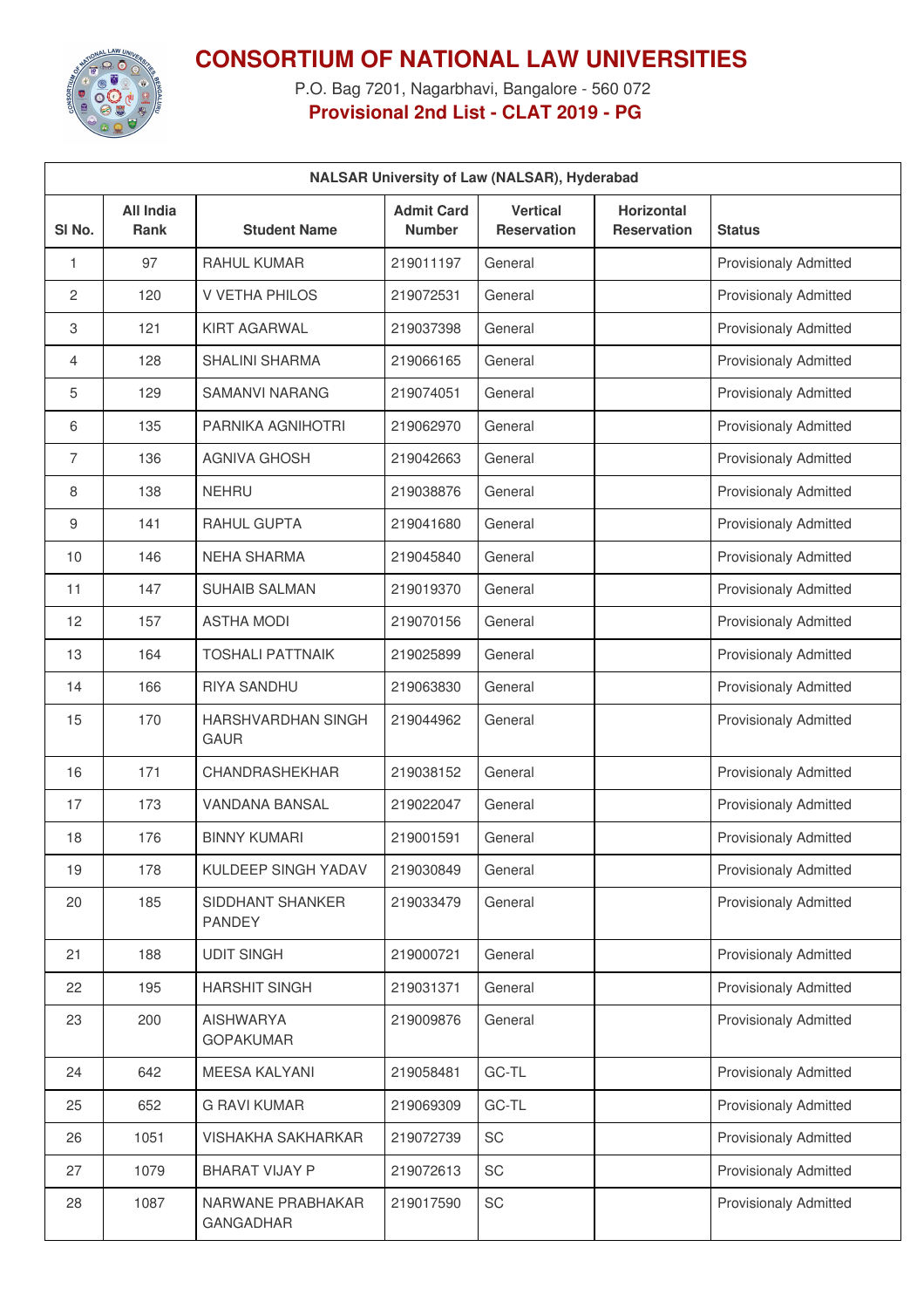| <b>NALSAR University of Law (NALSAR), Hyderabad</b> |                   |                         |                                    |                                       |                                         |                              |  |
|-----------------------------------------------------|-------------------|-------------------------|------------------------------------|---------------------------------------|-----------------------------------------|------------------------------|--|
| SI <sub>No.</sub>                                   | All India<br>Rank | <b>Student Name</b>     | <b>Admit Card</b><br><b>Number</b> | <b>Vertical</b><br><b>Reservation</b> | <b>Horizontal</b><br><b>Reservation</b> | <b>Status</b>                |  |
| 29                                                  | 1202              | <b>SHUBHAM SONKAR</b>   | 219005419                          | <b>SC</b>                             |                                         | <b>Provisionaly Admitted</b> |  |
| 30                                                  | 1204              | SHEKHAR SINGH           | 219005132                          | <b>SC</b>                             |                                         | <b>Provisionaly Admitted</b> |  |
| 31                                                  | 1225              | <b>RANA RANVEER</b>     | 219049704                          | General                               | PWD <sup>*</sup>                        | <b>Provisionaly Admitted</b> |  |
| 32                                                  | 1462              | POOJA KHORWAL           | 219033537                          | <b>SC</b>                             |                                         | <b>Provisionaly Admitted</b> |  |
| 33                                                  | 2195              | <b>NALLA SUDHAKAR</b>   | 219055931                          | SC-TL                                 |                                         | <b>Provisionaly Admitted</b> |  |
| 34                                                  | 2216              | MUKTESH DUBEY           | 219074974                          | General                               | PWD <sup>*</sup>                        | <b>Provisionaly Admitted</b> |  |
| 35                                                  | 2864              | CHITRANKA NAIK          | 219066939                          | <b>ST</b>                             |                                         | <b>Provisionaly Admitted</b> |  |
| 36                                                  | 2961              | <b>SHAIK BADE SAHEB</b> | 219063899                          | General                               | PWD <sup>*</sup>                        | <b>Provisionaly Admitted</b> |  |
| 37                                                  | 2978              | PRIYA KANWAT            | 219074024                          | <b>ST</b>                             |                                         | <b>Provisionaly Admitted</b> |  |
| 38                                                  | 2988              | <b>HARSHAN</b>          | 219076968                          | <b>ST</b>                             |                                         | <b>Provisionaly Admitted</b> |  |
| 39                                                  | 4652              | <b>GUGULOTH DIVYANI</b> | 219007700                          | ST-TL                                 |                                         | <b>Provisionaly Admitted</b> |  |

## **Status of provisionally admitted students in the first list - PG**

| <b>NALSAR University of Law (NALSAR), Hyderabad</b> |                   |                                  |                                    |                                       |                                         |                              |
|-----------------------------------------------------|-------------------|----------------------------------|------------------------------------|---------------------------------------|-----------------------------------------|------------------------------|
| SI No.                                              | All India<br>Rank | <b>Student Name</b>              | <b>Admit Card</b><br><b>Number</b> | <b>Vertical</b><br><b>Reservation</b> | <b>Horizontal</b><br><b>Reservation</b> | <b>Status</b>                |
| 1                                                   | 18                | <b>VINODHARANI S R</b>           | 219032235                          | General                               |                                         | Vacant                       |
| 2                                                   | 28                | KHUSHBOO DAMANI                  | 219004177                          | General                               |                                         | <b>Provisionaly Admitted</b> |
| 3                                                   | 41                | SHEBA RIVY SIMON                 | 219039167                          | General                               |                                         | <b>Provisionaly Admitted</b> |
| 4                                                   | 47                | <b>NISTHA TIWARI</b>             | 219032283                          | General                               |                                         | <b>Provisionaly Admitted</b> |
| 5                                                   | 49                | <b>ANKIT BHANDARI</b>            | 219051444                          | General                               |                                         | <b>Provisionaly Admitted</b> |
| 6                                                   | 51                | <b>EESHA SHROTRIYA</b>           | 219064087                          | General                               |                                         | <b>Provisionaly Admitted</b> |
| 7                                                   | 52                | <b>DIKSHA YADAV</b>              | 219015119                          | General                               |                                         | Vacant                       |
| 8                                                   | 53                | SAIJEET PRATAP SINGH             | 219038155                          | General                               |                                         | Vacant                       |
| 9                                                   | 54                | <b>ASHISH KUMAR</b><br>SRIVASTAV | 219066029                          | General                               |                                         | Vacant                       |
| 10                                                  | 55                | <b>SONAL GUPTA</b>               | 219069813                          | General                               |                                         | Vacant                       |
| 11                                                  | 56                | <b>VIPUL KULSHRESHTHA</b>        | 219030241                          | General                               |                                         | Vacant                       |
| 12                                                  | 58                | <b>SAKSHI NIGAM</b>              | 219015941                          | General                               |                                         | Vacant                       |
| 13                                                  | 59                | PALLAVI CHANDEL                  | 219070087                          | General                               |                                         | <b>Provisionaly Admitted</b> |
| 14                                                  | 60                | <b>NOMITA MISHRA</b>             | 219041199                          | General                               |                                         | <b>Provisionaly Admitted</b> |
| 15                                                  | 61                | <b>ISHAN MAHESHWARI</b>          | 219055025                          | General                               |                                         | Vacant                       |
| 16                                                  | 62                | <b>BIPASHA SAIKIA</b>            | 219054965                          | General                               |                                         | Vacant                       |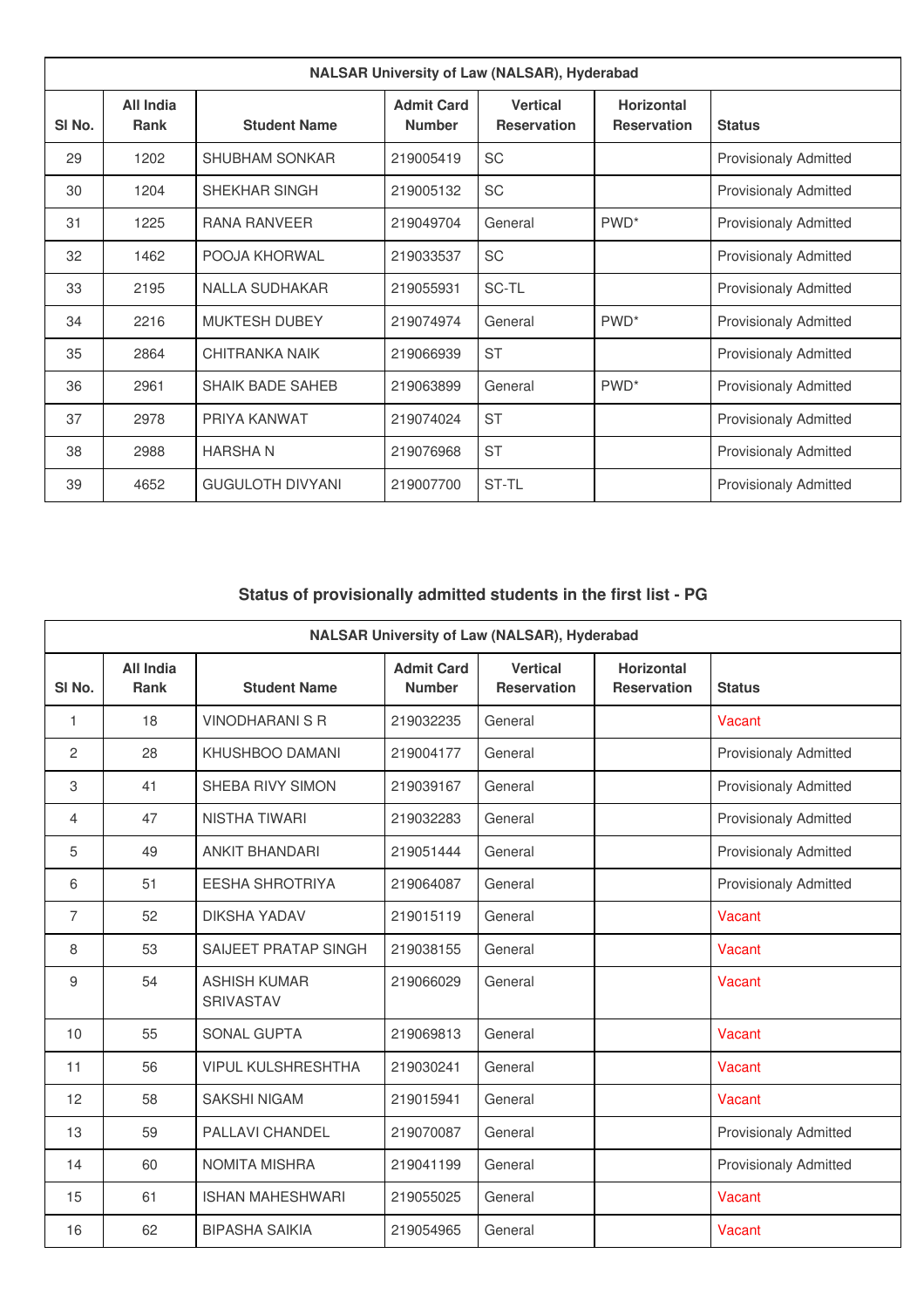| <b>NALSAR University of Law (NALSAR), Hyderabad</b> |                          |                                               |                                    |                                       |                                         |                              |
|-----------------------------------------------------|--------------------------|-----------------------------------------------|------------------------------------|---------------------------------------|-----------------------------------------|------------------------------|
| SI No.                                              | <b>All India</b><br>Rank | <b>Student Name</b>                           | <b>Admit Card</b><br><b>Number</b> | <b>Vertical</b><br><b>Reservation</b> | <b>Horizontal</b><br><b>Reservation</b> | <b>Status</b>                |
| 17                                                  | 63                       | ADITYA PRATAP SINGH                           | 219022798                          | General                               |                                         | Vacant                       |
| 18                                                  | 64                       | <b>PALLAVI JOSHI</b>                          | 219020600                          | General                               |                                         | <b>Provisionaly Admitted</b> |
| 19                                                  | 66                       | <b>JAY JAISWAL</b>                            | 219063411                          | General                               |                                         | Vacant                       |
| 20                                                  | 67                       | MANVENDRA SINGH<br><b>JADON</b>               | 219049186                          | General                               |                                         | <b>Provisionaly Admitted</b> |
| 21                                                  | 68                       | SONAL VYAS                                    | 219071129                          | General                               |                                         | Vacant                       |
| 22                                                  | 69                       | <b>PRANVESH</b>                               | 219064500                          | General                               |                                         | Vacant                       |
| 23                                                  | 70                       | <b>MADHIRA ESWAR</b><br><b>VENKATA PRASAD</b> | 219040503                          | General                               |                                         | Vacant                       |
| 24                                                  | 72                       | AKSHRA MEHLA                                  | 219031432                          | General                               |                                         | <b>Provisionaly Admitted</b> |
| 25                                                  | 73                       | <b>AKSHAT TOMAR</b>                           | 219072801                          | General                               |                                         | Vacant                       |
| 26                                                  | 77                       | D K BALKRISNAN                                | 219042124                          | General                               |                                         | Vacant                       |
| 27                                                  | 78                       | <b>ABHINAV DWIVEDI</b>                        | 219057182                          | General                               |                                         | Vacant                       |
| 28                                                  | 79                       | <b>MANASA B H</b>                             | 219041955                          | General                               |                                         | Vacant                       |
| 29                                                  | 80                       | RAHUL                                         | 219051515                          | General                               |                                         | Vacant                       |
| 30                                                  | 81                       | NANDINI SHARMA                                | 219035791                          | General                               |                                         | Vacant                       |
| 31                                                  | 82                       | <b>BADAL KUMAR GUPTA</b>                      | 219066261                          | General                               |                                         | Vacant                       |
| 32                                                  | 84                       | NIVEDITA SINGH                                | 219006918                          | General                               |                                         | Vacant                       |
| 33                                                  | 86                       | <b>NUPUR KUMARI</b>                           | 219001855                          | General                               |                                         | Vacant                       |
| 34                                                  | 88                       | APOORV PATHAK                                 | 219008256                          | General                               |                                         | Provisionaly Admitted        |
| 35                                                  | 118                      | POOJA SINGH                                   | 219036542                          | SC                                    |                                         | Vacant                       |
| 36                                                  | 130                      | <b>INDERJEET</b>                              | 219074643                          | SC                                    |                                         | Vacant                       |
| 37                                                  | 221                      | SIDHARATH BHARDWAJ                            | 219043200                          | SC                                    |                                         | Vacant                       |
| 38                                                  | 309                      | SHREYA SINGH                                  | 219020167                          | SC                                    |                                         | Vacant                       |
| 39                                                  | 323                      | DEEPENDRA RAIYA                               | 219076737                          | SC                                    |                                         | Vacant                       |
| 40                                                  | 411                      | SAGRIKA SEMWAL                                | 219066334                          | <b>ST</b>                             |                                         | Vacant                       |
| 41                                                  | 433                      | PALADHI<br>RAMANARAYANA VARMA                 | 219042168                          | GC-TL                                 |                                         | <b>Provisionaly Admitted</b> |
| 42                                                  | 438                      | M SANTOSH KUMAR<br>REDDY                      | 219050230                          | GC-TL                                 |                                         | <b>Provisionaly Admitted</b> |
| 43                                                  | 444                      | <b>MALINIE</b>                                | 219036901                          | SC                                    |                                         | Vacant                       |
| 44                                                  | 456                      | SHIVENDRA SHARMA                              | 219026218                          | General                               | PWD <sup>*</sup>                        | Vacant                       |
| 45                                                  | 459                      | SATISH KUMAR SINGH                            | 219077354                          | General                               | PWD <sup>*</sup>                        | Vacant                       |
| 46                                                  | 480                      | DHARMAPURI VAGDEVI                            | 219026080                          | GC-TL                                 |                                         | <b>Provisionaly Admitted</b> |
| 47                                                  | 484                      | APORUPA MARY SOREN                            | 219074367                          | <b>ST</b>                             |                                         | Vacant                       |